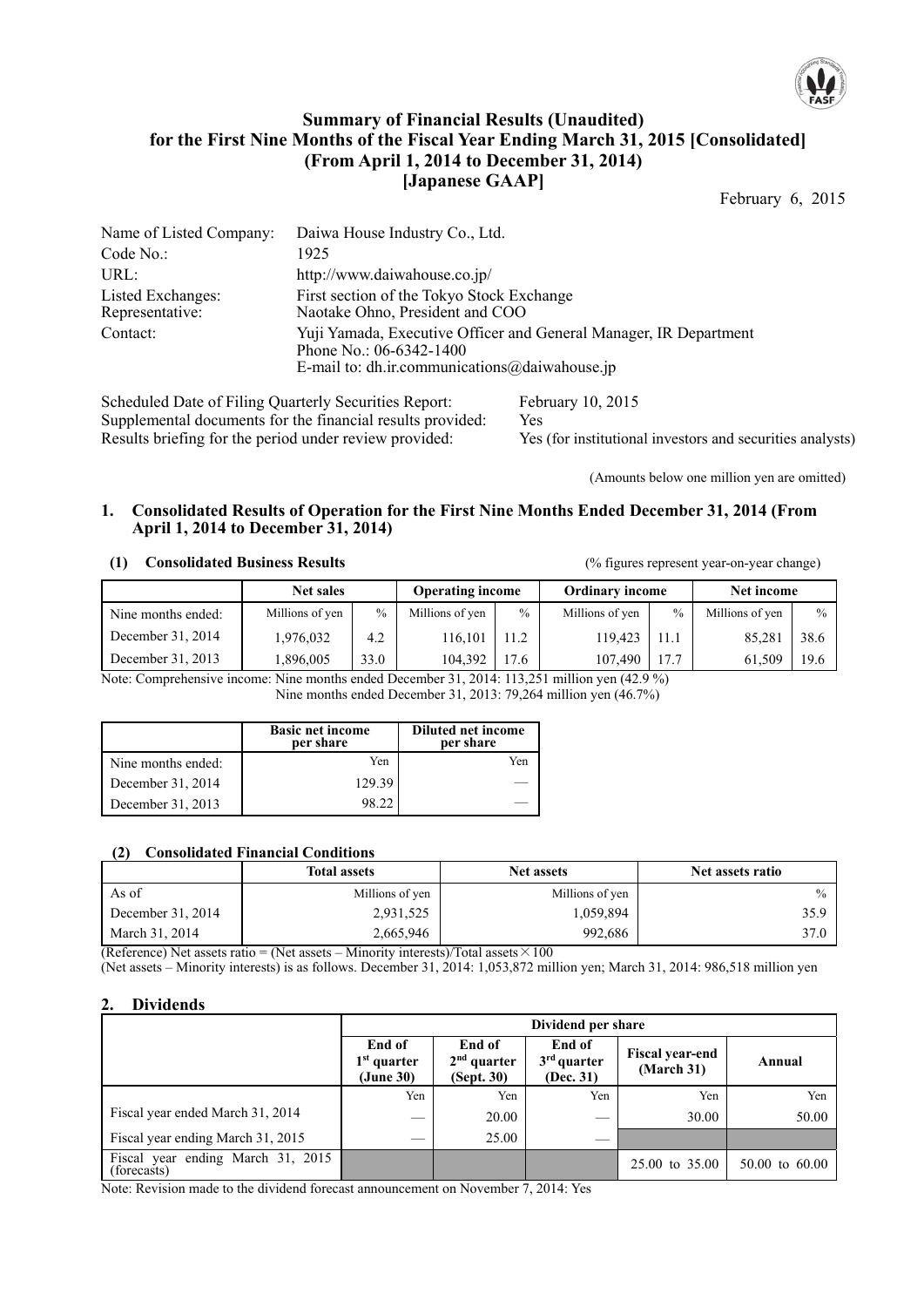#### **3. Consolidated Business Forecasts for the Fiscal Year Ending March 31, 2015 (From April 1, 2014 to March 31, 2015)**

|                                      | <b>Net sales</b> |     | <b>Operating income</b> |     | <b>Ordinary income</b> |       | Net income        |               | <b>Basic net</b><br>income per<br>share |
|--------------------------------------|------------------|-----|-------------------------|-----|------------------------|-------|-------------------|---------------|-----------------------------------------|
|                                      | Millions of yen  |     | % Millions of yen       |     | % Millions of yen      |       | % Millions of yen | $\frac{0}{0}$ | Yen                                     |
| Fiscal year ending<br>March 31, 2015 | 2.800,000        | 3.7 | 173.000                 | 5.8 | 172.000                | (2.5) | 108,000           | 5.8           | 163.88                                  |

(% figures represent year-on-year change)

Note: Revision made to business forecast announcement on November 7, 2014: None

#### **Notes:**

- **(1) Changes in significant subsidiaries during the period under review (This refers to changes in specified subsidiaries associated with changes in the scope of consolidation): None**
- **(2) Application of accounting methods unique to the preparation of the quarterly consolidated financial statements: None**
- **(3) Changes of accounting policies applied, changes in accounting estimates and retrospective restatement** 
	- **1) Changes of accounting policies applied due to amendment of accounting standards: Yes**
	- **2) Changes of accounting policies due to reasons other than 1): None**
	- **3) Changes in accounting estimates: None**
- **4) Retrospective restatement: None**
- **(4) Number of issued and outstanding shares (common stock)** 
	- **1) Number of shares at the end of the period (including treasury stock)**

| 2014<br>As of December 31. | 660.421.851 | 2014<br>shares   As of March 31. | 660,421,851 shares |
|----------------------------|-------------|----------------------------------|--------------------|
|                            |             |                                  |                    |

# **2) Number of treasury stock at the end of the period**

| As of December 31, 2014                       | 1,617,475 shares   As of March 31, 2014 | 1,300,280 shares |
|-----------------------------------------------|-----------------------------------------|------------------|
| 3) Average number of shares during the period |                                         |                  |

| $\alpha$ and $\alpha$ and $\alpha$ are the state of $\alpha$ and $\alpha$ and $\alpha$ |                    |                   |                    |
|----------------------------------------------------------------------------------------|--------------------|-------------------|--------------------|
| Nine months ended                                                                      | 659,079,180 shares | Nine months ended | 626,216,227 shares |
| December 31. 2014                                                                      |                    | December 31, 2013 |                    |

#### **\* Presentation of implementing the quarterly review procedures**

As of the time when the quarterly financial results are disclosed, the Group have not completed the reviewing (checking) procedures for quarterly consolidated financial statements as laid down by the Financial Instruments and Exchange Law.

#### **\* Remarks on appropriate use of forecasted results of operation and other special matters**

#### **(Notes regarding forward-looking statements)**

Consolidated business forecasts are based on assumptions in light of the information available as of the date of announcement of this material and the factors of uncertainty that may possibly impact the future results of operation. These statements do not mean that the Company pledges to realize such statements. Actual results may differ significantly from those presented herein as a consequence of numerous factors such as the financial market, economic conditions, competitor situations and fluctuations in land prices.

Please refer to the section of "1. Qualitative Information Regarding Consolidated Results for the First Nine Months under Review (3) Business Forecasts" of "the Attached Material" on page 5 for the suppositions that form the assumptions for business forecasts.

#### **(Obtaining supplementary explanatory materials)**

The Company plans to hold a briefing for institutional investors and securities analysts on February 6, 2015. Relevant financial statements to be handed out at the briefing will be posted on our official website at the same time.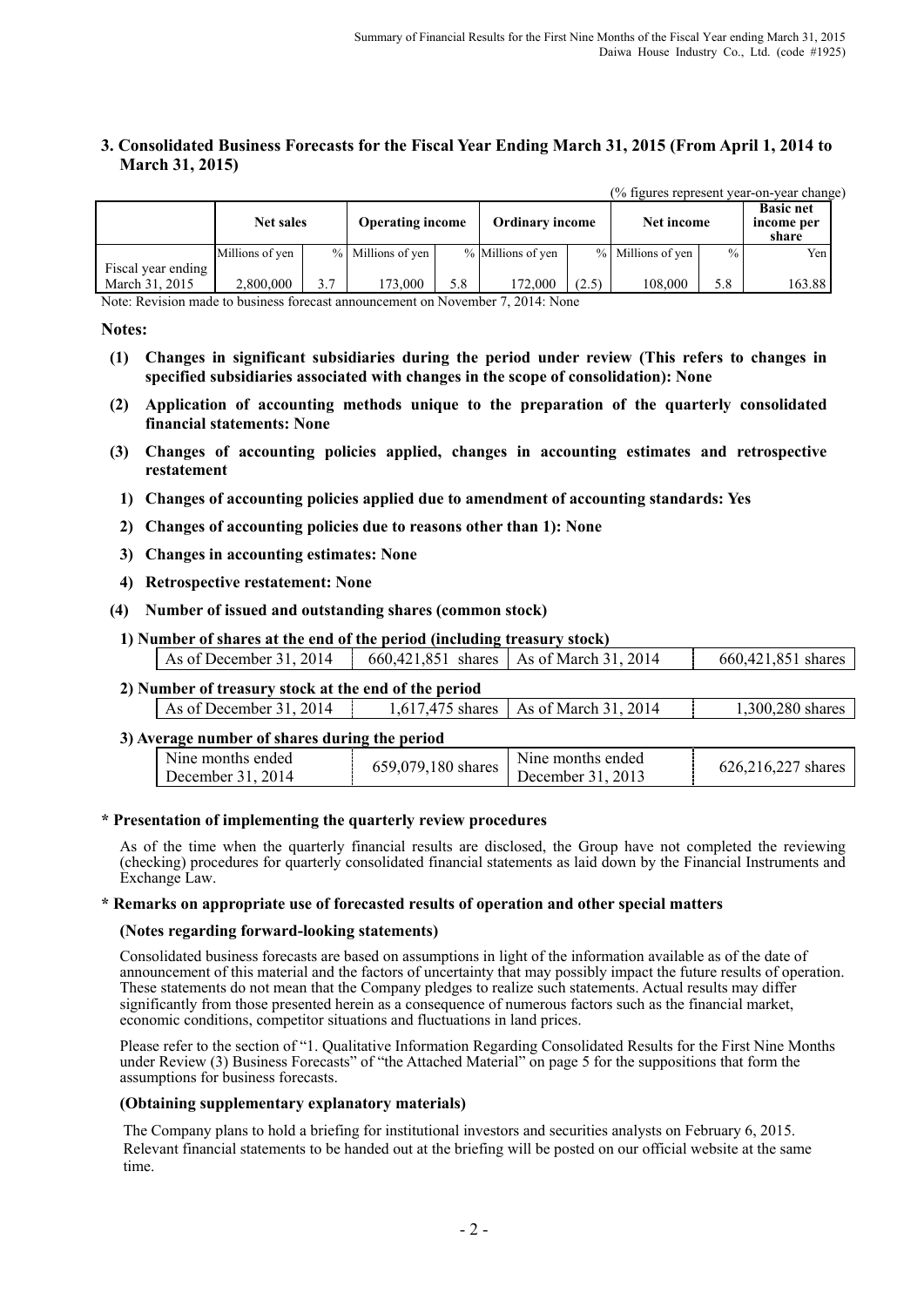## **Contents of the Attached Material**

| 1. Qualitative Information Regarding Consolidated Results for the First Nine Months under Review  4 |  |
|-----------------------------------------------------------------------------------------------------|--|
|                                                                                                     |  |
|                                                                                                     |  |
|                                                                                                     |  |
|                                                                                                     |  |
| (1) Changes of Accounting Policies Applied, Changes in Accounting Estimates and                     |  |
|                                                                                                     |  |
|                                                                                                     |  |
|                                                                                                     |  |
|                                                                                                     |  |
|                                                                                                     |  |
|                                                                                                     |  |
|                                                                                                     |  |
|                                                                                                     |  |
|                                                                                                     |  |
|                                                                                                     |  |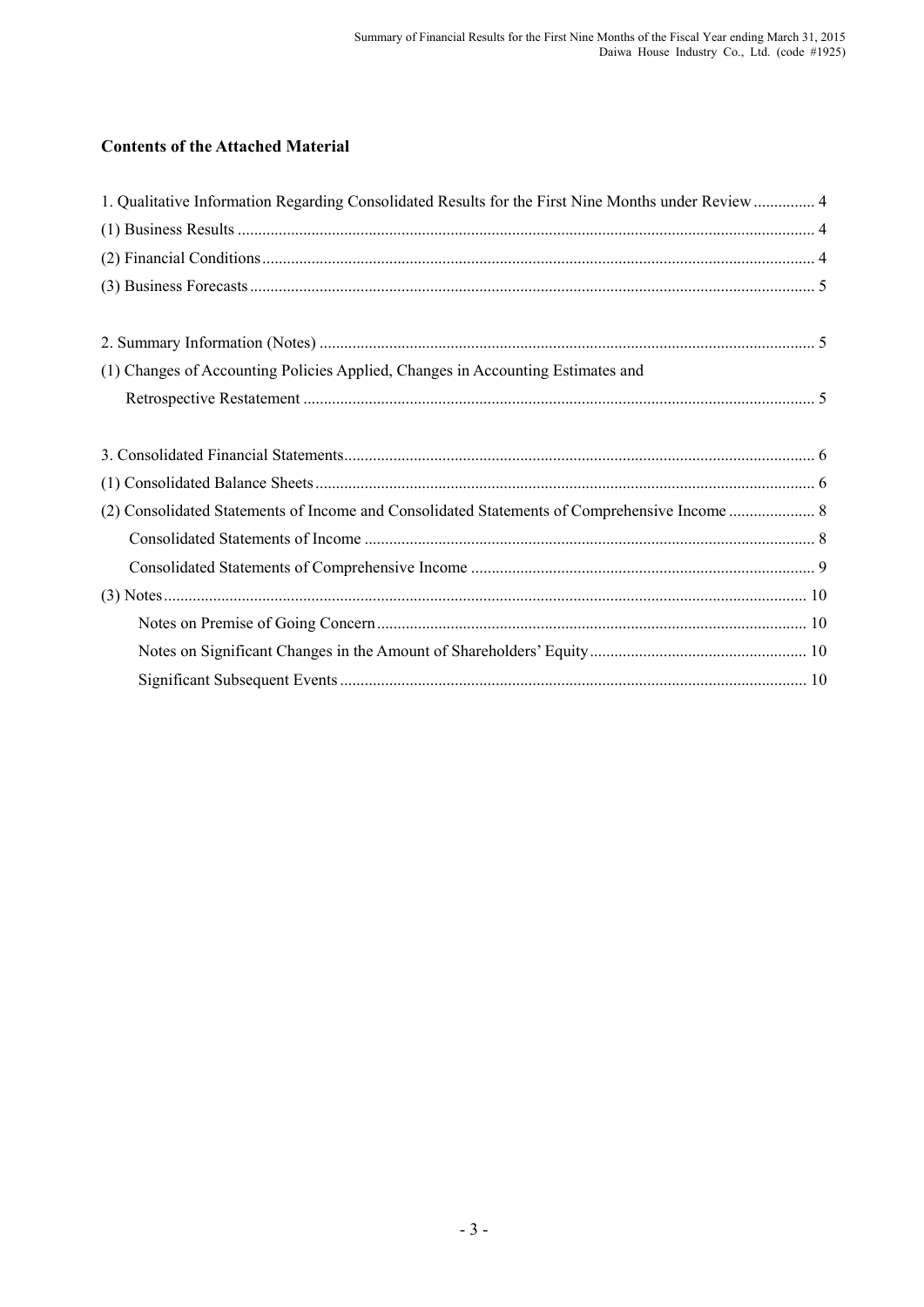### **1. Qualitative Information regarding Consolidated Results for the First Nine Months under Review**

### **(1) Business Results**

Japan's economy showed an improving employment and income picture for the first nine months of the fiscal year ending March 2015. The economic outlook also improved, however gradually, owing in part to government economic policies. Despite this improvement, consumer spending remained stagnant in the wake of last year's consumption tax increase, which encouraged front-loaded purchases prior to the policy's taking effect. As a result, certain sectors of our economy continue to face challenges.

In April 2014, Japan's government enacted two policies to help the housing industry recover from the effects of the consumption tax increase. The first policy was the introduction of higher tax credits on home loans, while the second policy was to establish a new housing subsidy. Despite these two policies, new housing starts in Japan have continued to perform lower than year-on-year figures for the past ten consecutive months. Furthermore, rental housing has underperformed year-on-year levels for the past six consecutive months, beginning July 2014. Demand has cooled for these properties, which were popular for a time as a tax planning vehicle prior to the planned increase in inheritance tax rates.

In light of these circumstances, the Daiwa House Group has been engaged in strategies for growth acceleration as we work to expand our business lines. We have based these efforts on *3G&3S for the Next Step*, the Daiwa House Group's fourth medium-term management plan, which will conclude in March 2016. 3G&3S consists of the 3G Strategies that have driven growth to date: Group (expand market share through Group growth), Global (accelerate expansion into global markets), and Great (develop an excellent company). The 3S part of this plan serves as our basic stance for executing these strategies, namely, Speed, Safety, and Sustainability.

In June 2014, Daiwa House Group made Tomo Co., Ltd. a subsidiary to grow the Group's parking business and generate greater efficiencies. Tomo is active in the Kanto and Kinki regions of Japan where the parking lot markets are largest.

The Group has looked to expand overseas with the May 2014 launch of the Berkeley Project (rental apartments) in Tarrant County, Texas, U.S.A. This business is a joint venture with Lincoln Property Company, a major real-estate company. During November 2014, the Group launched the Water's Edge Project in Dallas, Texas, U.S.A.—another joint venture with Lincoln.

As a result, the Daiwa House Group recorded net sales of 1,976,032 million yen (+4.2% year on year) for the first nine months of the fiscal year ending March 2015. Ordinary income was 119,423 million yen  $(+11.1\%)$ , while net income amounted to 85,281 million yen  $(+38.6\%)$ .

### **(2) Financial Condition**

As of the end of the consolidated reporting nine-month period, the Group had recorded total assets of 2,931,525 million yen, an increase of 265,578 million yen compared to 2,665,946 million yen in total assets at the end of the prior consolidated fiscal year. This increase was mainly due to an increase of 148,373 million yen in inventories due to purchases of real estate for sale (in process), an increase of 57,147 million yen in property, plant and equipment, due to acquisitions of real estate for investment, and a 41,046 million yen increase in investment securities, owing to market price increases.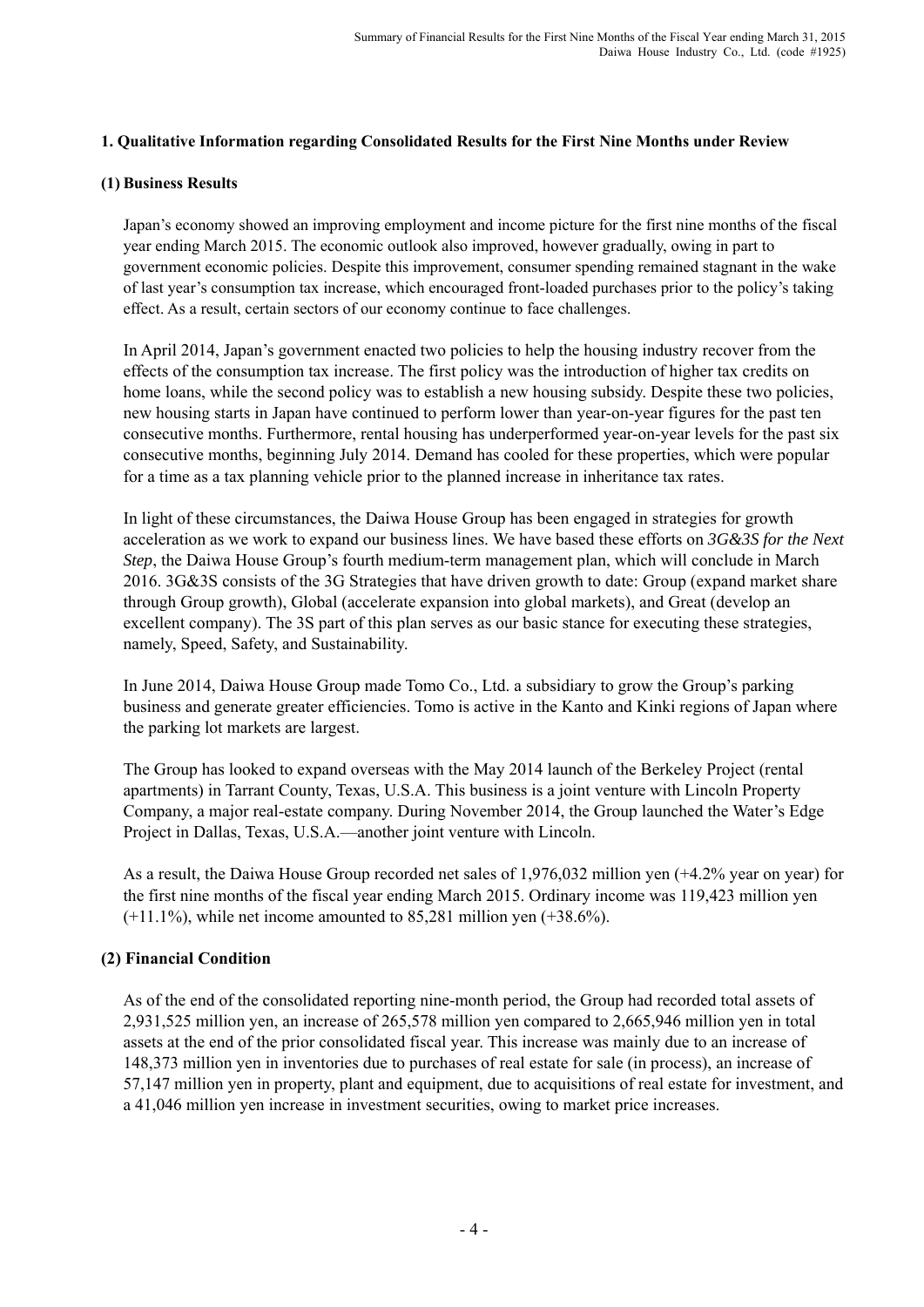Total liabilities as of the end of the consolidated reporting nine-month period amounted to 1,871,630 million yen, representing a 198,370 million yen increase compared to 1,673,260 million yen in total liabilities at the end of the prior consolidated fiscal year. The main factor behind this increase was the Group's issuances of bonds and commercial paper.

Total net assets as of the end of consolidated reporting nine-month period increased 67,208 million yen compared to 992,686 million yen in the prior consolidated fiscal year end, reaching 1,059,894 million yen. This increase was mainly due to 85,281 million yen in net income and increases in valuation difference on available-for-sale securities, which more than offset dividend payments related to the prior consolidated fiscal year.

### **(3) Business Forecasts**

The Group has not revised consolidated business forecasts subsequent to the November 7, 2014 forecasts as published in Summary of Financial Results for the First Six Months of the Fiscal Year Ending March 2015.

### **2. Summary Information (Notes)**

#### **(1) Changes of Accounting Policies Applied, Changes in Accounting Estimates and Retrospective Restatement Changes of Accounting Policies (Application of Accounting Standard for Retirement Benefits)**

From the first three months of the fiscal year ending March 31, 2015, the Company began applying Accounting Standards for Retirement Benefits (Accounting Standards Board of Japan (ASBJ) Statement No. 26, May 17, 2012) and Application Guidelines for Accounting Standards for Retirement Benefits (ASBJ Guidance No. 25, May 17, 2012) and the provisions contained in the text of Paragraph 35 of Accounting Standards for Retirement Benefits and the text of Paragraph 67 of Application Guidelines for Accounting Standards for Retirement Benefits. The Company has reviewed its method of calculating retirement benefit obligations and service costs, and has changed its attribution method for projected retirement benefits from the straight-line attribution method and point method to the benefit formula, and changed its method for determining the discount rate to a single-weighted average discount rate that reflects the estimated payment period of the retirement benefit and the expected payment at the time of each retirement benefit.

The Application of Accounting Standards for Retirement Benefits follows the transitional treatment set forth in Paragraph 37 of Accounting Standards for Retirement Benefits and the effect of the change in the method of calculating retirement benefit obligations and service costs at the beginning of the first six months of the fiscal year under review was recorded retained earnings.

As a result, net defined benefit liabilities at the beginning of the first nine months of the fiscal year under review increased by 14,418 million yen and retained earnings decreased by 9,428 million yen. In addition, the effect of this change had no material impact on operating income, ordinary income, and income before income taxes and minority interests for the reporting period.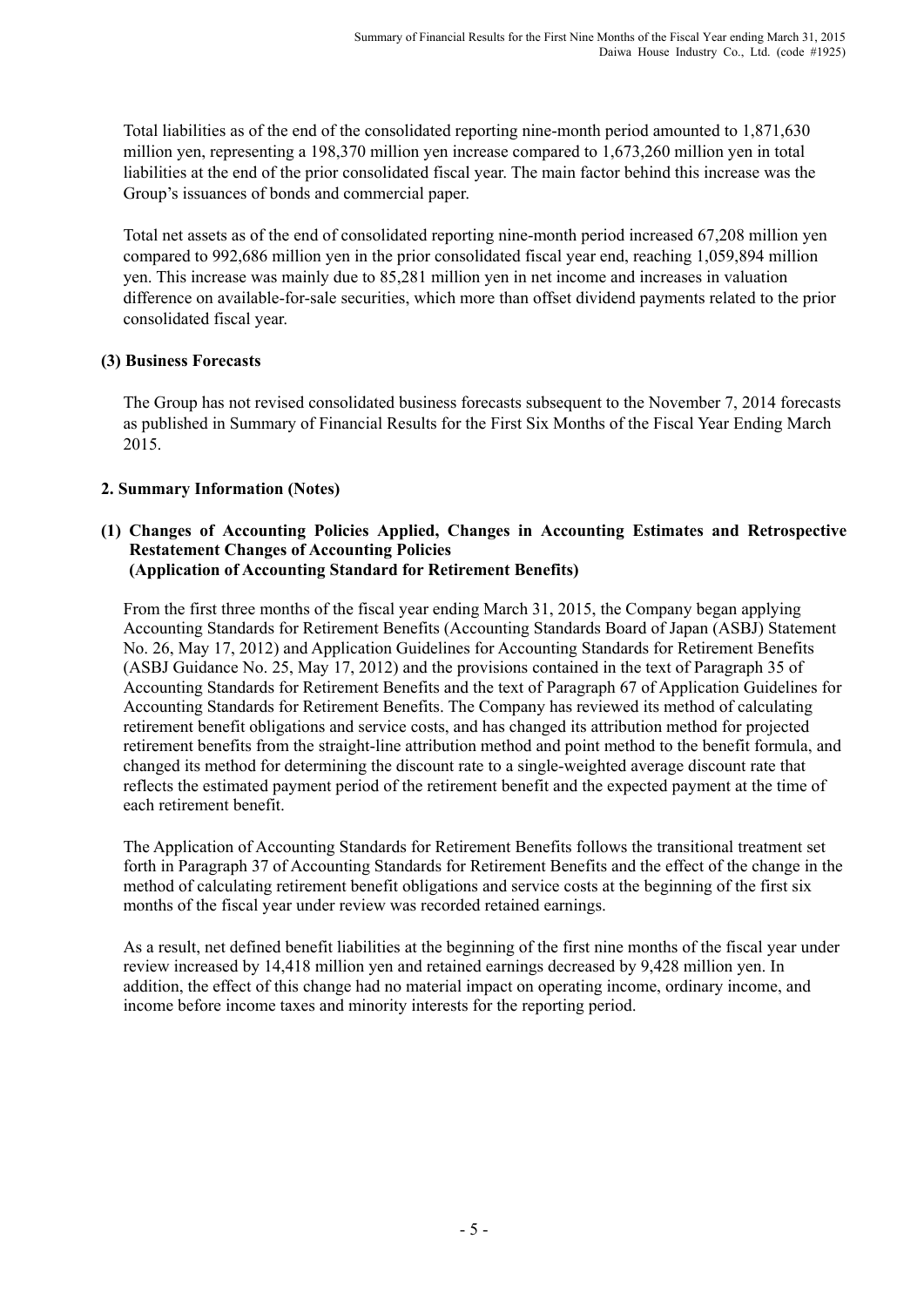### **3. Consolidated Financial Statements**

### **(1) Consolidated Balance Sheets**

|                                                                                  |                      | (Millions of yen)       |
|----------------------------------------------------------------------------------|----------------------|-------------------------|
|                                                                                  | As of March 31, 2014 | As of December 31, 2014 |
| Assets                                                                           |                      |                         |
| Current assets                                                                   |                      |                         |
| Cash and deposits                                                                | 212,114              | 230,260                 |
| Notes and accounts receivable from completed<br>construction contracts and other | 227,276              | 236,618                 |
| Short-term investment securities                                                 | 18                   | 216                     |
| Costs on uncompleted construction contracts                                      | 23,818               | 33,759                  |
| Real estate for sale                                                             | 322,365              | 398,386                 |
| Real estate for sale in process                                                  | 80,499               | 139,857                 |
| Land for development                                                             | 647                  | 647                     |
| Merchandise and finished goods                                                   | 13,930               | 14,877                  |
| Work in process                                                                  | 7,960                | 9,698                   |
| Raw materials and supplies                                                       | 6,355                | 6,725                   |
| Other                                                                            | 184,126              | 189,506                 |
| Allowance for doubtful accounts                                                  | (3,382)              | (3,709)                 |
| Total current assets                                                             | 1,075,731            | 1,256,844               |
| Noncurrent assets                                                                |                      |                         |
| Property, plant and equipment                                                    |                      |                         |
| Buildings and structures                                                         | 728,101              | 772,015                 |
| Accumulated depreciation                                                         | (343, 635)           | (362, 309)              |
| Buildings and structures, net                                                    | 384,466              | 409,706                 |
| Land                                                                             | 485,813              | 512,040                 |
| Other                                                                            | 183,524              | 191,814                 |
| Accumulated depreciation                                                         | (109, 916)           | (112, 528)              |
| Other, net                                                                       | 73,607               | 79,286                  |
| Total property, plant and equipment                                              | 943,886              | 1,001,033               |
| Intangible assets                                                                |                      |                         |
| Goodwill                                                                         | 49,910               | 48,967                  |
| Other                                                                            | 32,263               | 32,736                  |
| Total intangible assets                                                          | 82,173               | 81,703                  |
| Investments and other assets                                                     |                      |                         |
| Investment securities                                                            | 199,026              | 240,072                 |
| Lease and guarantee deposits                                                     | 198,995              | 197,818                 |
| Other                                                                            | 169,973              | 157,272                 |
| Allowance for doubtful accounts                                                  | (3,840)              | (3,219)                 |
| Total investments and other assets                                               | 564,154              | 591,943                 |
| Total noncurrent assets                                                          | 1,590,215            | 1,674,680               |
| Total assets                                                                     | 2,665,946            | 2,931,525               |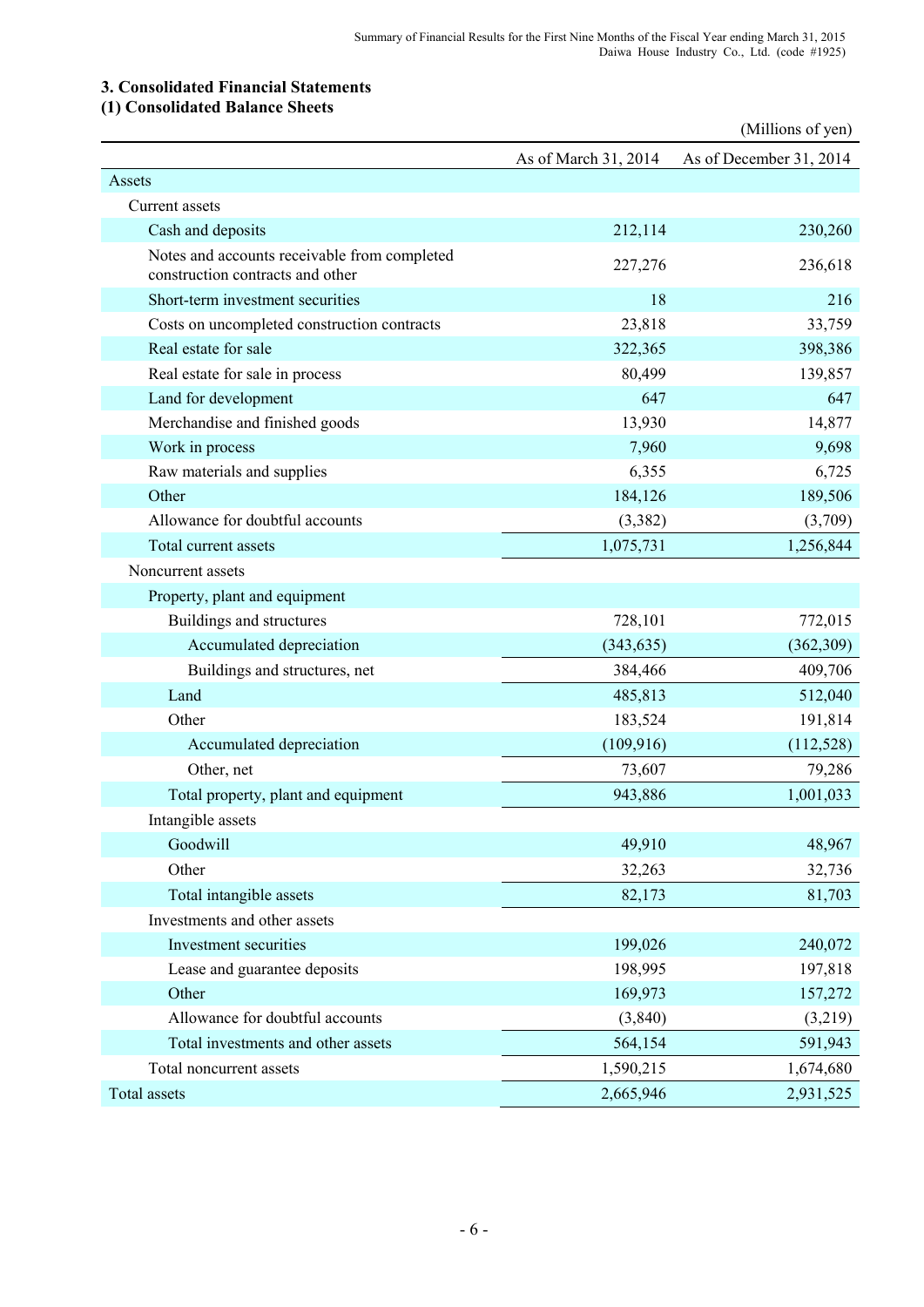|                                                                    |                      | (Millions of yen)       |
|--------------------------------------------------------------------|----------------------|-------------------------|
|                                                                    | As of March 31, 2014 | As of December 31, 2014 |
| Liabilities                                                        |                      |                         |
| <b>Current liabilities</b>                                         |                      |                         |
| Notes and accounts payable for construction<br>contracts and other | 274,776              | 284,683                 |
| Short-term loans payable                                           | 22,302               | 58,093                  |
| Current portion of bonds payable                                   | 100,053              | 100,131                 |
| Current portion of long-term loans payable                         | 60,442               | 25,626                  |
| Commercial papers                                                  |                      | 50,000                  |
| Income taxes payable                                               | 46,796               | 3,767                   |
| Advances received                                                  | 39,933               | 40,883                  |
| Advances received on uncompleted construction<br>contracts         | 70,238               | 84,875                  |
| Provision for bonuses                                              | 36,524               | 19,807                  |
| Provision for warranties for completed<br>construction             | 7,419                | 6,748                   |
| Asset retirement obligations                                       | 1,581                | 1,546                   |
| Other                                                              | 185,404              | 212,700                 |
| Total current liabilities                                          | 845,474              | 888,863                 |
| Noncurrent liabilities                                             |                      |                         |
| Bonds payable                                                      | 30,614               | 110,637                 |
| Long-term loans payable                                            | 180,156              | 247,741                 |
| Long-term lease and guarantee deposited                            | 241,897              | 238,345                 |
| Net defined benefit liability                                      | 204,801              | 201,067                 |
| Asset retirement obligations                                       | 27,414               | 29,315                  |
| Other                                                              | 142,901              | 155,660                 |
| Total noncurrent liabilities                                       | 827,786              | 982,766                 |
| <b>Total liabilities</b>                                           | 1,673,260            | 1,871,630               |
| Net assets                                                         |                      |                         |
| Shareholders' equity                                               |                      |                         |
| Capital stock                                                      | 161,699              | 161,699                 |
| Capital surplus                                                    | 294,632              | 294,632                 |
| Retained earnings                                                  | 465,719              | 502,853                 |
| Treasury stock                                                     | (1,256)              | (1,960)                 |
| Total shareholders' equity                                         | 920,794              | 957,224                 |
| Accumulated other comprehensive income                             |                      |                         |
| Valuation difference on available-for-sale<br>securities           | 50,498               | 76,840                  |
| Deferred gains or losses on hedges                                 | 10                   | 103                     |
| Revaluation reserve for land                                       | (5,241)              | (2,766)                 |
| Foreign currency translation adjustment                            | 20,456               | 22,471                  |
| Total accumulated other comprehensive income                       | 65,723               | 96,648                  |
| Subscription rights to shares                                      | 38                   | 38                      |
| Minority interests                                                 | 6,129                | 5,982                   |
| Total net assets                                                   | 992,686              | 1,059,894               |
| Total liabilities and net assets                                   | 2,665,946            | 2,931,525               |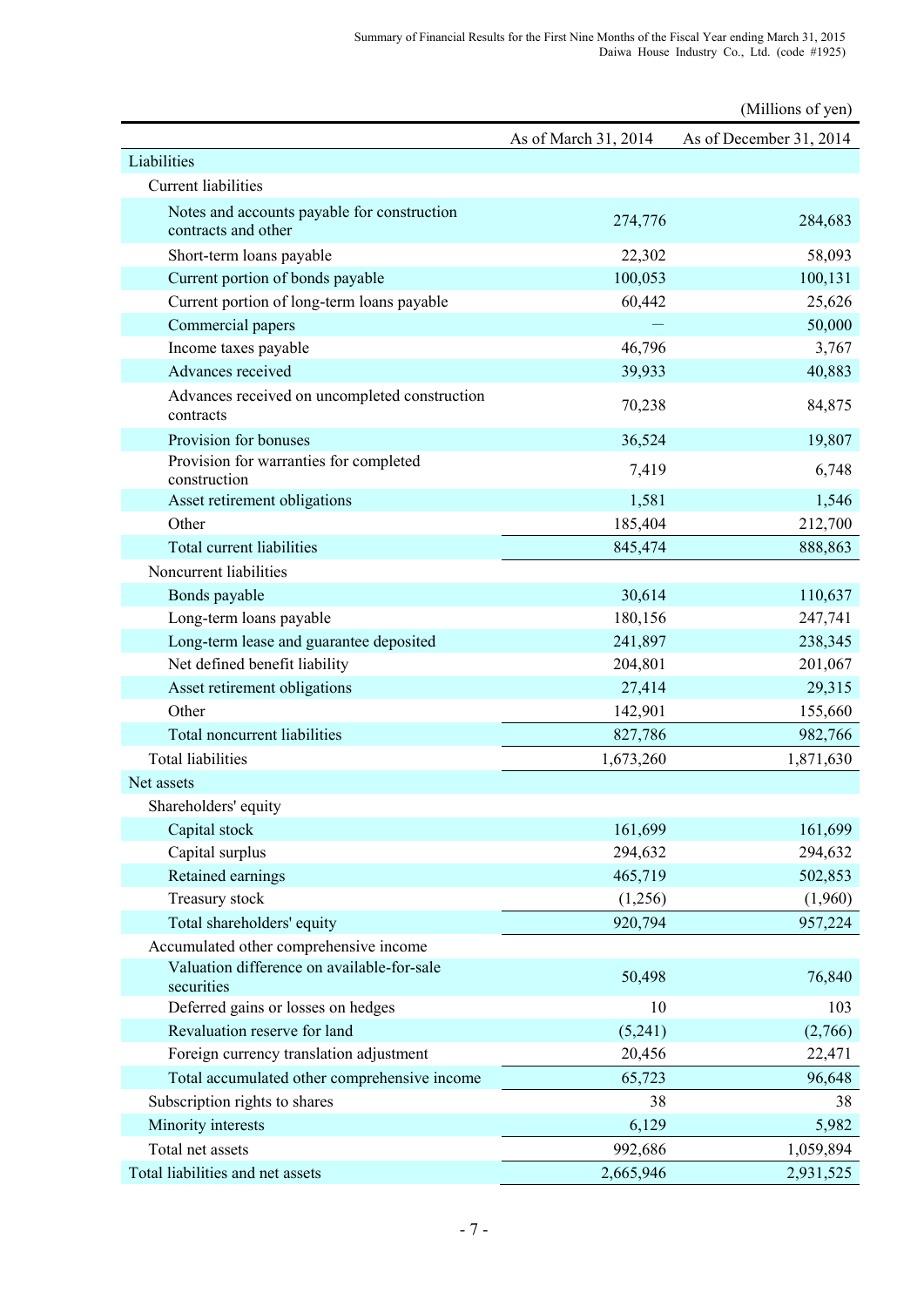# (Millions of yen) Nine months ended Nine months ended December 31, 2013 December 31, 2014 (From April 1, 2013 (From April 1, 2014 to December 31, 2013) to December 31, 2014) Net sales 1,976,032 1,976,032 Cost of sales 1,538,252 1,595,613 Gross profit 357,752 380,419 Selling, general and administrative expenses 253,360 264,318 Operating income 104,392 116,101 Non-operating income Interest income 2,863 2,926 Dividends income 2,216 2,498 Equity in earnings of affiliates 822 352 Miscellaneous income 5,862 Total non-operating income 10,933 11,641 Non-operating expenses Interest expenses 3,840 3,840 Miscellaneous expenses and the set of the set of the 4,363 4,478 4,478 Total non-operating expenses 8,318 Ordinary income 107,490 119,423 Extraordinary income Gain on sales of noncurrent assets 1,107 1,222 Gain on sales of investment securities 50 50 3,362 Gain on revision of retirement benefit plan here we are the set of the set of the set of the 9,394 Gain on step acquisitions 93 5 Other 8 8 Total extraordinary income 1,252 13,993 Extraordinary losses Loss on sales of noncurrent assets 564 57 Loss on retirement of noncurrent assets 822 1,538 Impairment loss 210 Loss on valuation of investment securities 1,788 69 Loss on sales of investment securities  $\overline{0}$ Other  $-$  64 Total extraordinary losses 3,410 1,940 Income before income taxes and minority interests 105,332 131,477 Income taxes-current 38,378 30,998 Income taxes-deferred 5,372 15,688 Total income taxes 43,750 46,686 Income before minority interests 61,581 84,790 Minority interests in income (loss) 72 (490) Net income 85,281

### **(2) Consolidated Statements of Income and Consolidated Statements of Comprehensive Income (Consolidated Statements of Income)**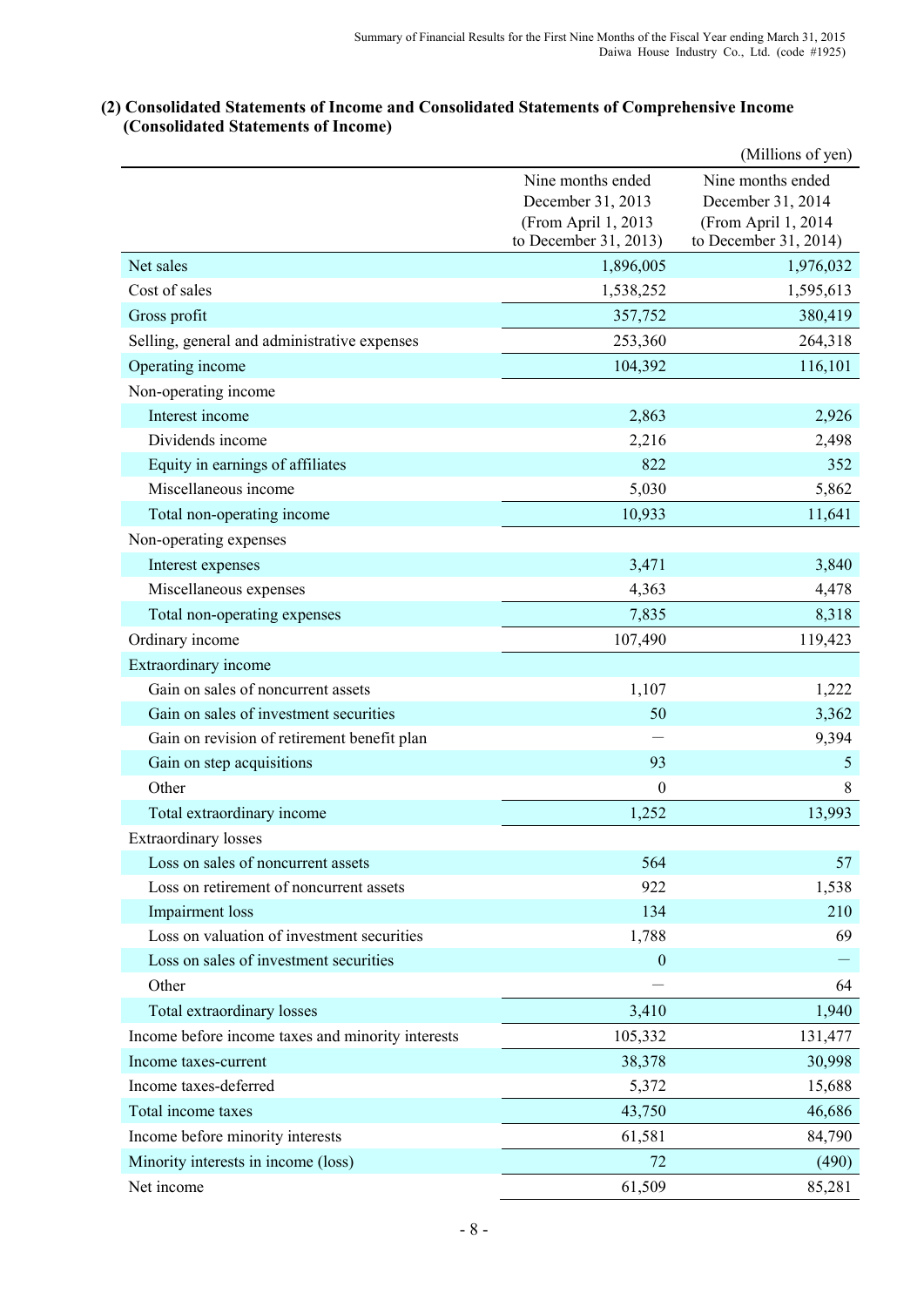# (Millions of yen) Nine months ended Nine months ended December 31, 2013 December 31, 2014 (From April 1, 2013 (From April 1, 2014 to December 31, 2013) to December 31, 2014) Income before minority interests 61,581 84,790 Other comprehensive income Valuation difference on available-for-sale securities 5,614 526,152 Deferred gains or losses on hedges - 93 Foreign currency translation adjustment 5,734 598 Share of other comprehensive income of associates accounted for using equity method 6,334 1,616 Total other comprehensive income 17,682 28,460 Comprehensive income 79,264 113,251 (Comprehensive income attributable to) Comprehensive income attributable to shareholders <br>
of the parent 113,731 Comprehensive income attributable to minority comprehensive media automatic to minority and the 47 (480)

### **(Consolidated Statements of Comprehensive Income)**